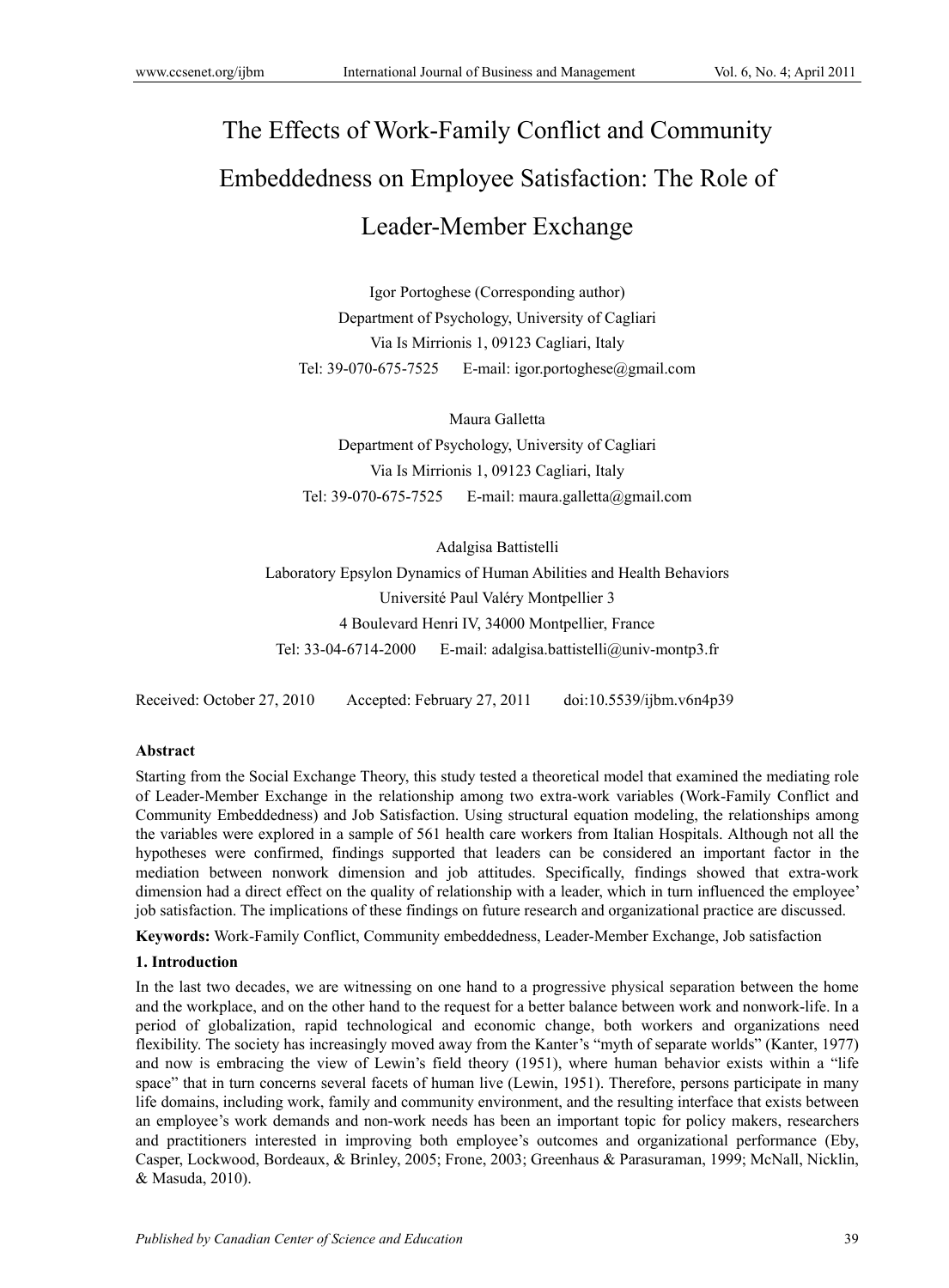According to the spillover approach, nonwork and work dimensions should be positively related. The quality of an individual's work experiences is considered to affect the quality of experiences away from work. If work is boring and unexciting, nonwork experiences will reflect this quality (Wilensky, 1960). At the same time, if nonwork experiences are sources of conflicts, problems and preoccupations, work experiences will be influenced due to the fact that people usually "does not leave his/her own private life out of the workplace". As many studies have shown, the imbalance in work-life and nonwork-life interface has serious consequences for employees, their families, employers, and for society as a whole (Poelmans & Beham, 2008).

In the last 10 years, has become apparent to researchers and managers that the analysis of work and family should be expanded to include community. Also, results from many researches shown that work and family are embedded in the context of the community in which people are engaged (Voydanoff, 2007). Particularly, friendship, relationships and participation in community activities provides important resources in managing work and family duties, whereas the lack of adequate community engagement encumbers work-family activities (Bookman, 2004).

In this regard, scholars have progressively focused on the role of two off-the job variables, work-family balance (WFC) and community embeddedness (off-the job embeddedness, CE) and their influences on job attitudes, performance and turnover intention.

Results showed that both imbalance in the relationship between work and family and absence of social attachments (low community embeddedness) had influences in the everyday work experience and may create contextual forces that influence directly both employees' job attitudes (Griffeth, Hom & Gaertner, 2000; Portoghese, Battistelli, Saiani and Galletta, 2009).

As people experience more conflict between their roles in both spheres (work and private life), their level of (job and life) satisfaction falls. To control negative effects on employees' well-being and to help employees to better manage their work and non-work duties, several organizations have recently adopted and implemented work–family or work–life policies. Although these policies are important, regarding workplace relationships, little is known about the effects of extra-work variables on the relationship with leader. Contributes from literature do not provide unequivocal results concerning the effects of work- nonwork interface on the relationship with leader (Karatepe, 2009).

Traditionally, organizational support is one of the fundamental components involved in reducing the imbalance between work and private life (Thomas & Ganster, 1995), due to the role of leaders as a part of a social system. Also, leadership is one of the operative variables of social support, and has been conceived as one of the most important work-related resource aimed to reduce work-life imbalance.

However, actually there are not studies that consider leadership as an outcome of nonwork dimension. In fact, considering Social Exchange Theory, it is possible that leadership can be influenced by an employee's nonwork issues. If workers experience both imbalance between work and nonwork dimension and/or reduced social attachments, what are the effects in the everyday job? What are the effects on the relationship with own leader/supervisor?

The purpose of this study is to develop a conceptual model of the processes through which non-work variables influence job attitudes (see Figure 1), with a particular investigation of the role of Leader-Member Exchange (LMX) on the relationship among WFC and CE and employees Job Satisfaction (JS). Prior studies had focused exclusively on linear relationships between nonwork factors and JS (Kossek & Ozeki, 1998). Moreover, the role of LMX as a mediator of the influences of WFC and CE on employee satisfaction has not been addressed adequately.

It is expected that this article will be valuable to both scholars and practitioners. For scholars, it may improve the understanding of the potential mediating role LMX might play between extra-wok dimension (WFC and CE) and job satisfaction. For practitioners, it may draw attention to extra-wok demands as sources of stress, as well as their effects on job attitudes. This information may be used to reduce these effects in order to improve job attitudes and productivity.

[Insert Figure 1 here]

# **2. Theoretical Background**

People engage in work-related activity while are at home, and they carry on private purposes while are at the workplace. Organizational researchers have been giving increased attention to the difficulty people have in successfully to meet work and private-life demands. According with Voydanoff (2007), workplace, family, and community represent major domains in which people live out their lives.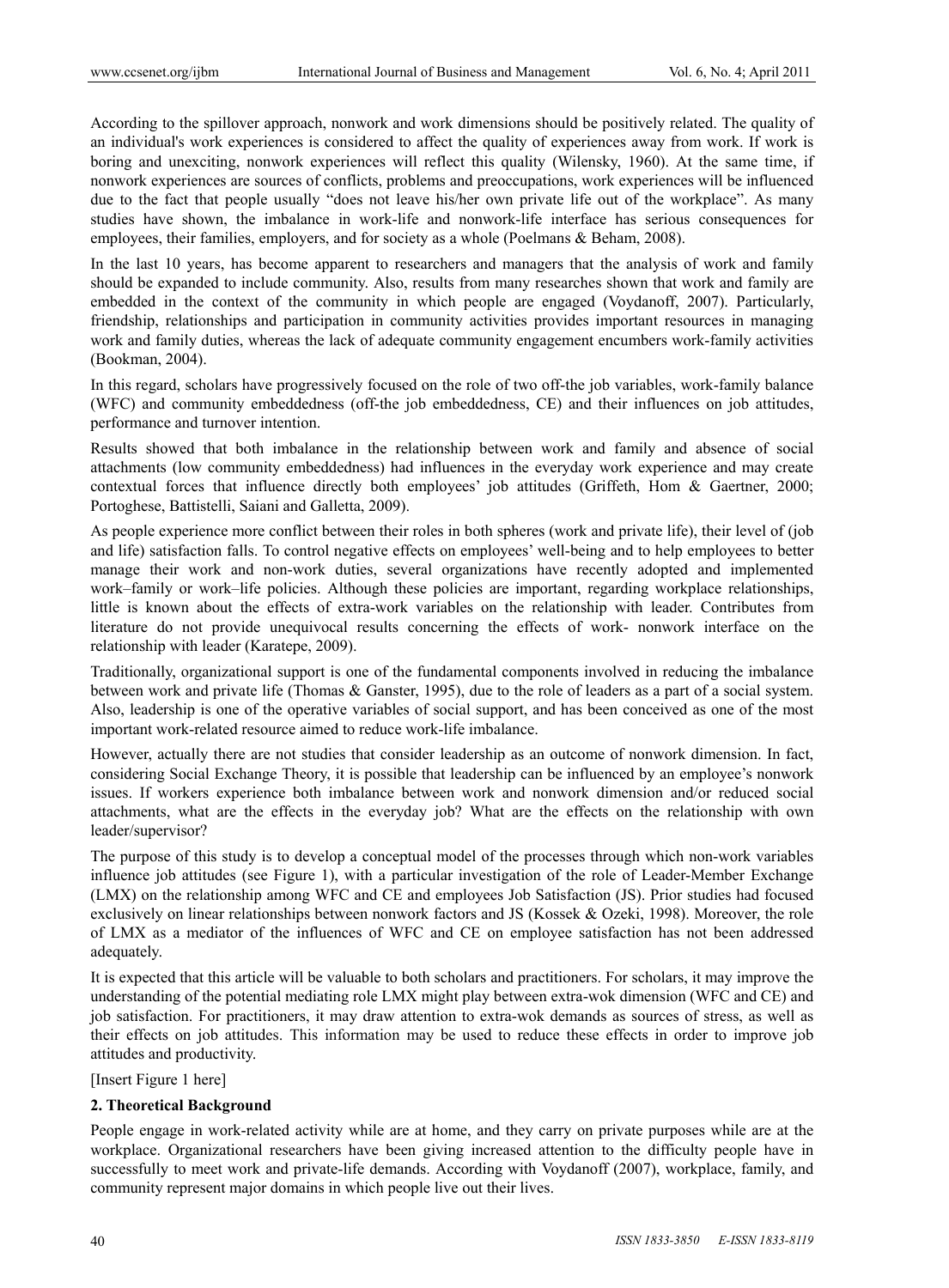Role theory (Kahn, Wolfe, Quinn, Snoek, & Rosenthal, 1964; Katz & Kahn, 1978) has provided the wide theoretical framework for much of the work and family literature. In line with role theory, work and family life dimensions entail multiple roles often resulting in conflict (Michel, Mitchelson, Pichler, & Cullen, 2010). It has also been suggested that domain boundaries are asymmetrically permeable from work to non-work (Frone, Russel, & Cooper, 1992).

Based on the work of Kahn and colleagues (1964), Greenhaus and Beutell (1985) defined work-family conflict as "a form of interrole conflict in which the role pressures from the work and family domains are mutually incompatible in some respect" (p.77). According to Greenhaus and Singh (2003), when the time, energy, and behavioral demands of a role in one domain (work or family) makes it difficult to meet the demands of the other domain (work or family), WFC arises.

Moreover, Goode (1960) proposed that people have limited resources, and, as a result, Rode, Rehg, Near, & Underhill (2007) sustained that higher levels of resource commitment to one role can be in conflict with commitments to other roles, and this in turn leads to lower satisfaction with that role (Lazarus and Folkman, 1984).

In many studies, researchers (Allen, Herst, Bruck, & Sutton, 2000; Anderson, Coffey, & Byerly, 2002; Boyar, Maertz, Pearson, & Keough, 2003; Carlson & Kacmar, 2000; Ford, Heinen, & Langkamer 2007; Frone, et al., 1997) found that the imbalance between work and family directly affects participation, intent to quit, and employees' work-related attitudes, such as job satisfaction and organizational commitment.

Regarding to job attitudes, managers and researchers realize that dissatisfaction is the first factor that influences absenteeism and decision to quit of employees (Steel, 2002), two important issues concerned in the organizational efficacy. Therefore, organizations seek to control these kinds of outcomes as they seek to retain quality employees at work.

Job satisfaction has been defined as a positive emotional state that represents the result of a perceptive appraisal of working conditions (Locke, 1969). It is one of the most important and widely researched variables in industrial–organizational psychology. Although the results have been mixed, a wide body of evidence from several researches indicates that high levels of work–family conflict have negative consequences, including high levels of turnover intentions, reduced well-being, greater general psychological strain, higher depression, and greater burnout (Allen et al. 2000; Byron 2005; Ford et al. 2007; Kossek and Ozeki 1998), the majority of studies have found that as WFC increases, job satisfaction decreases.

## H1: WFC is negatively related to JS

Maertz (2004) argued that the community dimension influences individual choice about decisions concerning the job dimension. Particularly, in the Field Theory aspects of individuals' lives are symbolized and connected by a perceptual life space. Lewin (1951) purposed that individuals view themselves as entangled/embedded in a net of various forces and connections. Then, the more embedded the individual becomes the greater the likelihood that they leave their job is marginalized (Mitchell & Lee, 2001).

To illustrate the reasons why people do not quit organizations even when alternatives exist, Mitchell, Holtom, Lee, Sablynski, & Erez (2001) proposed a new construct called job embeddedness. This construct is assumed to be constituted of contextual and perceptual forces that connect individuals to the location, people, and issues at work (Yao, Lee, Mitchell, Burton, & Sablynski, 2004). Indeed, JE has been operationalized as a composited of two major factors: on-the-job embeddedness and off-the-job embeddedness (Mitchell et al., 2001). While on-the-job embeddedness refers to how enmeshed a person is in the organization, off-the-job embeddedness refers to how entrenched a person is the community (Mitchell et al., 2001).

In this sense, the embeddedness construct concerns the notion that workers are placed in a social, contextual web over time due to their fit within the situation, their links to other objects in the web, and the cost associated with quitting the situation (Mitchell et al., 2001; Reitz and Anderson, 2010).

Lee, Mitchell, Sablynski, Burton, & Holtom (2004) found that individuals who are embedded within a local community, (e.g. family duties and leisure participation) show lower work absenteeism and less intent to quit their jobs. Many authors sustained (Lee, et al., 2004; Stroth, 2010) that employees develop attachment towards a specific social and physical context, regardless of their attachment to their organization. Thus, employees who develop a significant embeddedness in their community will show positive attitudes to their job.

H2: CE is positively related to JS.

Organizational leadership is a matter of importance in the study of the occupational health of workers. Leadership is one of the extrinsic factors that have a significant impact on workers attitudes and because he/she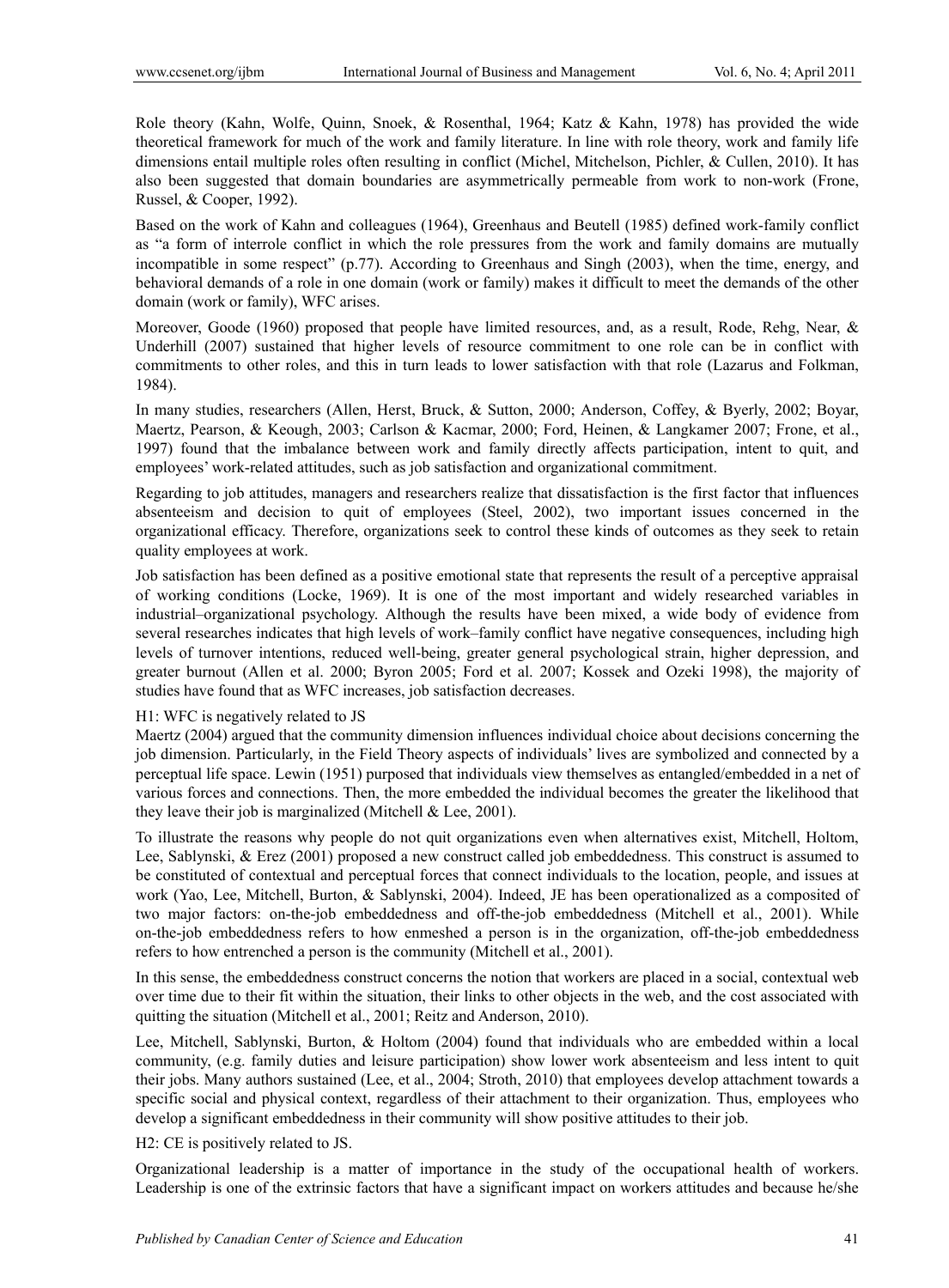is one of the most important agents for role definition, it is conceivable to expect that leadership can reduce the effect of off-the job dimension on job attitudes (Kelloway, Mullen, & Francis, 2004).

Adopting Social Exchange Theory's view, good relationships between employees and supervisors in workplaces is the essential condition to develop a mutual adjustment and that has positive influences on both the workers and the organization (Cole, Schaninger & Harris 2002; Wayne, Shore & Linden 1997). As such leaders can shape the work environment and contribute significantly to the atmosphere at work.

Grounded in Social Exchange Theory (Blau, 1964; Cropanzano & Mitchell, 2005), LMX theory describes the development of a relationship between a leader and a member (Dienesch & Liden, 1986), recognizing how this relationship develops within a social context (Wayne et al., 1997).

A review of the literature (Gerstner & Day, 1997) shows that LMX significantly influence job satisfaction, organizational commitment, and intention to stay in the organization.

H3: LMX is positively related to JS.

A central tenet of LMX theory is its focus on the working relationship between a leader and the various members of a work unit or organization. The LMX theory considers leader and workers as active actors in a developing process of transaction (Hollander, 1980). Particularly, Hollander (1980) sustained the potential for counter-influence on the part of the team-member. This facet represents a core assumption in LMX theory and emphasizes the necessity to consider the two-ways leader-member influence. In this regard, most researchers have focused primarily on work outcomes, ignoring the effect that nonwork dimension can have on leader–member relationships.

Starting from the theoretical rationale provided LMX theory, we predicted a direct effect of extra-work dimension on the quality of relationship with the leader. Moreover, we hypothesized the mediating role of LMX in the relationship between off-the job demands and job satisfaction.

More specifically:

H4a: WFC is negatively related to LMX.

H4b: CE is positively related to LMX.

H5a: LMX mediates the relationship between WFC and JS.

H5b: LMX mediates the relationship between CE and JS.

## **3. Methodology**

## *3.1 Sampl*e

The research setting was the Public Health System in Italy and the study focused principally on nurses in three public hospitals. The researchers assured employees that their participation in the survey was voluntary. Surveys were administered to 1091 nurses and 719 (66%) completed the survey; of those, 78% provided usable responses for purposes of this study. In total, the sample is composed by 561 nurses with an average age of 37.80 (SD = 7.38) varying between 24 and 64 years. 22.1% are males with a 38.25 average age (SD = 7.90) and the remaining 77.9% are females with a 37.68 average age  $(SD = 7.23)$ . Altogether, participants have been working as nurse for an average period of 12.89 years (SD = 7.48). For what concern family duties,  $43.70\%$  has no children,  $23.20\%$ has one child, 28.30% has two children and 4.80% has more than three children. Regarding the type of employment contract, 82.50% has a "Full-time permanent contract", 13.40% has a "Full-time fixed-term contract", and 4.1% has a "Part-time permanent contract".

## *3.2 Data collection/measures*

Consistent with past research in this area, data were collected using an existing survey instrument. For all survey items, respondents were asked to indicate the extent to which they agreed or disagreed with statements using a five-point response scale ranging from 1 (strongly disagree) to5 (strongly agree).

3.2.1 Work-Family conflict.

WFC was measured using five-item scale developed by Netemeyer, Boles, & McMurrian (1996). A sample item is "The demands of my work interfere with my home and my family life". The estimated Cronbach's alpha coefficient was .91.

# 3.2.2 Community Embeddedness

CE was measured using 10-item scale developed by Lee, Mitchell, and colleagues (Lee et al., 2004; Mitchell et al., 2001). The three community-focused composites (Links, Fit and Sacrifice) were aggregated to form an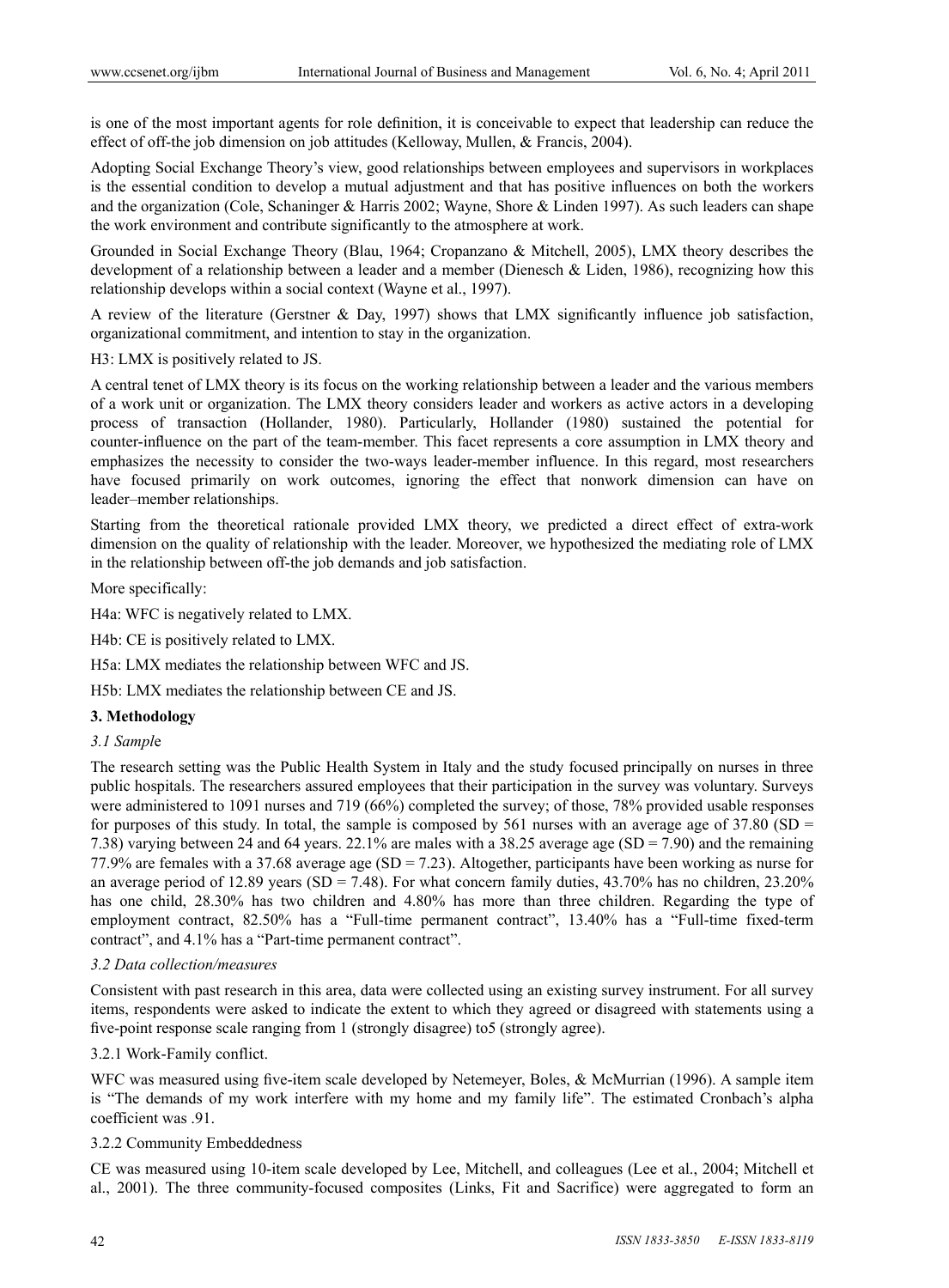off-the-job embeddedness construct (Lee et al., 2004; Hom, Tsui, Wu, Lee, Zhang, Fu, & Li, 2009). Sample items are "I really love the place where I live" and "Leaving this community would be very hard". The estimated Cronbach's alpha coefficient for the composite measure was .85.

## 3.2.3 Leader-member Exchange

LMX quality was measured using the seven-item scale from Scandura and Graen (1984). A sample item is "How would you characterize your working relationship with your manager?". The estimated Cronbach's alpha coefficient was .93

# 3.2.4 Job Satisfaction

To measure nurse's satisfaction, a reduced version of the Organizational Satisfaction Questionnaire by Cortese (2001) has been used. Job satisfaction was measured by three widely recognized job satisfaction facets: degree of satisfaction with the work itself ( $\alpha$  = .93), sample item is "Autonomy level of my job"; degree of satisfaction with coworkers ( $\alpha$  = .90), sample item is "Dialogue with colleagues"; degree of satisfaction with the supervisor, sample item is "Support and indications my supervisor gives me". The three job satisfaction facets were aggregated  $(\alpha = .93)$  to form a composite measure. The estimated Cronbach's alpha coefficient for the composite measure was .93

## **4. Results**

As a preliminary analysis, several steps were conducted to ensure data validity and reliability. Anderson and Gerbing's (1988) two-step approach was used to examine the conceptual model in this study. The evaluation of the measurement model was carried out using exploratory analysis (EFA), complemented by confirmatory factor analysis (CFA) which was conducted using the principles of structural equations modeling (SEM). The second step tests linkages in the proposed structural equation model using structural equation modeling (SEM). We conducted our SEM analysis from a partial disaggregation model (Bagozzi  $\&$  Edwards, 1998) by creating parcels of items as recommended by Hall, Snell, and Singer Foust (1999). Mediation as tested by inspecting statistical significance of structural coefficients making up a mediational pathway (Kenny, Kashy, & Bolger, 1998).

In order to examine model fit, the  $\chi^2$ , Root Mean Square Approximation Error (RMSEA), goodness-of-fit index (GFI), and comparative fit index (CFI) were used. For these two fit-indices, as a rule of thumb, values greater than .95 are considered as indicating a good fit, whereas values smaller than .06 for RMSEA are indicating an acceptable fit. These analyses were performed with covariance matrices and the maximum likelihood (ML) estimation procedures of AMOS 7 software package (Arbuckle, 2006).

Table 1 displays means, standard deviations, intercorrelations and reliability estimates for the study variables. As it can be appreciated, WFC and CE were weakly correlated  $(r = .09, p < .05)$ . WFC showed, moreover, negative correlations with LMX ( $r = -.17$ ,  $p < .001$ ) and JS ( $r = -.22$ ,  $p < .001$ ).

CE was positively correlated with LMX ( $r = .17$ ,  $p < .001$ ) and JS ( $r = .14$ ,  $p < .001$ ).

Finally, LMX was strongly correlated with JS ( $r = .66$ ,  $p < .001$ ).

[Insert Table 1 here]

# *4.1 Measurement Model*

We examined responses to the survey items using confirmatory factor analysis. A measurement model (where the four multi-item scales were constrained to load on their respective factors) fits the data:  $\gamma^2$  (28, N = 561) = 50.8,  $p < .05$ , GFI = .98; CFI = .99; RMSEA = .04. Convergent validity is observed when the path coefficients from the latent constructs to their corresponding manifest indicators are statistically significant (i.e.,  $t > 2.0$ , Anderson & Gerbing, 1988). All factor loadings were significant and sizeable (mean estimated standardized loading = .80) suggesting convergent validity (Anderson & Gerbing, 1988).

Results from the test for discriminant validity among the hypothesized constructs indicated that they were empirically distinct. The comparison of the measurement model with that obtained from an alternative one-factor model  $[\chi^2 (34, N = 561) = 1120.4, p < .05, GFI = 76; CFI = .65; RMSEA = .24]$  showed that the hypothesized structure was a better fit to the data at the .001 level of significance. Specifically,  $\chi^2$  different test was conducted:  $\Delta \chi^2$  (6) = 1069.6, p < .001.

# *4.2 Proposed Model*

The results of the hypothesized model suggest that the overall fit of the model with the data is good,  $\chi^2$  (31, N =  $561$ ) = 56.4, p < .01, GFI = .98; CFI = .99; RMSEA = .04. With respect to the predicted paths, 3 of 5 were significant. The completely standardized path loadings are presented in Figure 2.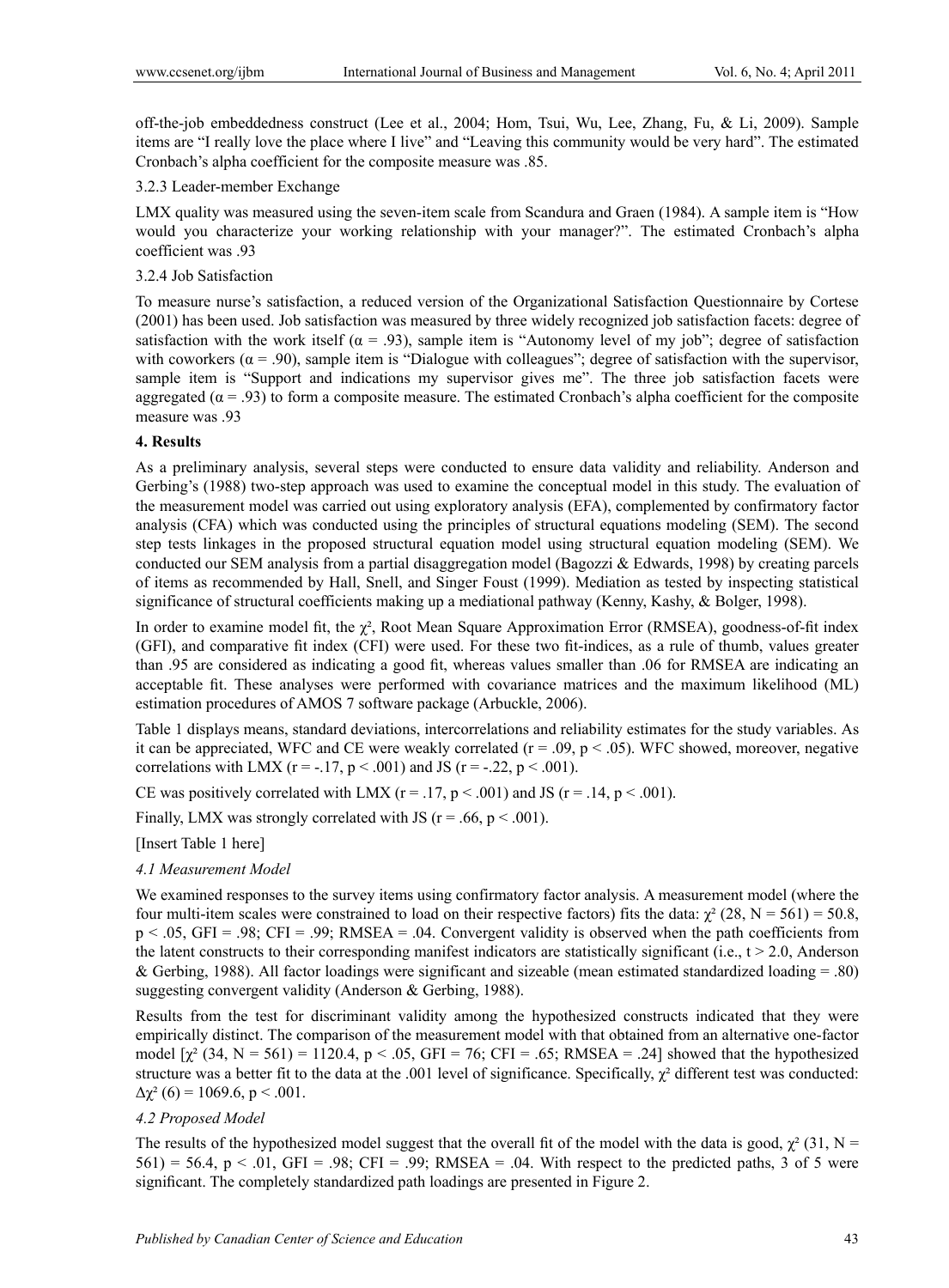With respect to the non-significant paths, the paths between WFC and JS ( $\beta$  = -.02, ns), and between CE and JS  $(\beta = .08, \text{ns})$  were not significant. These results did not support both Hypothesis 1 and Hypothesis 2.

After deleting these paths, we tested a new nested model. The nested model provided a good model that fits the data well,  $\chi^2$  (31, n = 561) = 63.7, p < .05, GFI = .98; CFI = .99; RMSEA = .04.

To test the first hypothesized mediation (H5a), we considered the relation between WFC and LMX. It was significant,  $\beta = -17$ , p < .001 supporting Hypothesis 4a. Then we considered the path between LMX and job satisfaction  $\beta = .87$ , p < .001. Also this relation was significant supporting Hypothesis 3. Finally then LMX mediated the relation between WFC and job satisfaction. This result support Hypothesis 5a.

To test the second hypothesized mediation (H3b), we inspected the relation between CE and LMX ( $\beta$  = .19, p < .001) and between LMX and job satisfaction (β = .87, p < .001). These relations were all significant and LMX, therefore, mediated the relation between CE and job satisfaction, thus supporting Hypotheses 4b and 5b.

88% of the variance in job satisfaction was explained by the variables in the model (see Figure 2).

[Insert Figure 2 here]

## **5. Discussion**

The aim of this study was to integrate results from the nonwork dimension and LMX theory into a theoretical model that would further comprehending of the role of leadership in the relationship between non-work variables and job attitudes. Most researches on leadership have recognized the existence of the link between support/leadership and extrawork factors but have largely ignored the influence of these factors on leadership quality construct in favor of a focus on the role of leadership as antecedent.

According with LMX theory, time and resource constraints and personal impressions of their subordinates drive leaders in their daily actions (Dansereau, 1995; Wim van Breukelen, Schyns, Blanc, 2006).). The relation between workers and leader can influence directly job satisfaction but also can be influenced from different factors (Wayne et al., 1997). One of these can be the private life of worker, and, therefore, it can be plausible that when subordinates feel some kind of imbalance between on-the job and off-the job dimensions, they probably will perceive differently the relationship with the supervisor.

In this regard, the findings of this study support our hypotheses and extend the notion that the quality of the relationship with leader can be directly influenced from off-the job dimension.

Also, results show that LMX can act as a full mediator in the relationship between private life of subordinates (work-family conflict and community embeddedness) and their job satisfaction. In fact, contrary to what hypothesized and to the results from literature, WFC and CE do not show direct influence on JS, suggesting that these linkages are more complex than previously thought. Therefore, as hypothesized, when conflict between work and family is present, the quality of the relationship with the supervisor-leader can be an important mediator factor in reducing the influences of this variable on job satisfaction.

The results also demonstrate the importance of considering community embeddedness into leadership theories. Results of this investigation demonstrate that CE, although originally theorized to predict job retention, also has important implications for employee job satisfaction. Our findings show that although CE has not a direct impact on job satisfaction, it can play an important influence on LMX quality and then on job satisfaction.

Our results have numerous implications for both research and practice.

First, our findings show the importance to consider LMX as a mediating factor. In fact our research extends LMX theory beyond the on-the job dimension, within which LMX research has been traditionally constrained and also contributes to the off-the job literature by providing explanations for relationships between WFC, Community Embeddedness and LMX quality. Specifically, our results suggest that ignoring the influence of WFC and CE on LMX can have indirect negative effects on job satisfaction by decreased quality of relationship with supervisor. Unfortunately, researchers know little about this issue and, thus, additional research needs to be conducted.

Even more importantly, our findings confirm that Community embeddedness may increase the quality of the relationship with leader. Then, managers can increase off-the-job embeddedness by providing people with information about the community surrounding their workplace and by providing social support for local activities and events (Mitchell, et al., 2001).

## *5.1 Limitations*

Despite the contributions of this study, some limitations must be noted.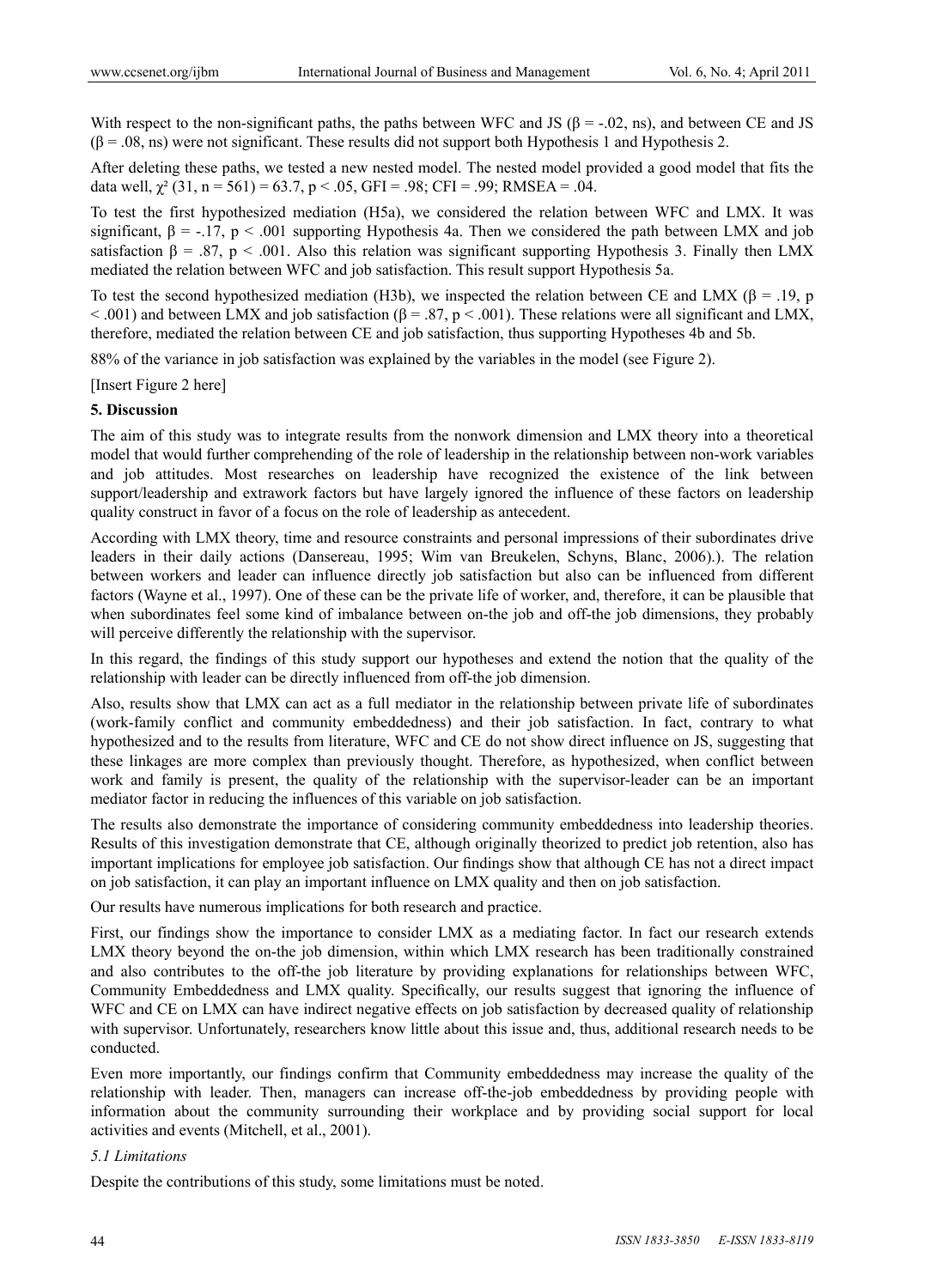First of all, this study was a cross-sectional study, thus no hard conclusions can be drawn with regard to causation. A longitudinal study may reduce this issue, but even a longitudinal design may not be fully able to find causation. Thus, future research could employ longitudinal design to explore how the changing of WFC, community embeddedness, or LMX influence employee job satisfaction.

Second, all data were provided via self-reports raising the possibility of response set tendencies and the possible role of individual dispositions or negative affect in accounting for some of the findings.

Third, data were collected from only one occupation. It remains to be seen whether the obtained findings can be generalized to other professions.

Finally, potential limitation to our study is our use of only member perspectives of the LMX relationship. LMX should always be measured from both leader and member perspectives (Scandura & Schriesheim, 1994).

## **References**

Allen, T. D., Herst, D. E. L., Bruck, C. S., & Sutton, M. (2000). Consequences associated with work-to-family conflict: A review and agenda for future research. *Journal of Occupational Health Psychology*, 5, 278-308.

Anderson, J. C., & Gerbing, D. W. (1988). Structural Equation Modeling in Practice: A Review and Recommended Two-Step Approach. *Psychological Bulletin*, 103, 411-23.

Anderson, S., Coffey, B., & Byerly, R. (2002). Formal organizational initiatives and informal workplace practices: Links to work–family conflict and job-related outcomes. *Journal of Management*, 28, 787-810.

Arbuckle, J. L. (2006). *Amos (Version 7.0)* [Computer software]. Chicago: SPSS.

Bagozzi, R. P., & Edwards, J. R. (1998). A general approach for representing constructs in organizational research. *Organizational Research Methods*, 1, 45-87.

Blau, P. M. (1964). *Exchange and power in social life*. New York: John Wiley & Sons.

Bookman, A. (2004).*Starting in our own backyards: How working families can build community and survive the new economy*. New York: Routledge.

Boyar, S. L., Maertz, J. C. P., Pearson, A. W., & Keough, S. (2003). Work-family conflict: A model of linkages between work and family domain variables and turnover intentions. *Journal of Managerial Issues*, 15, 175-198.

Carlson, D. S., & Kacmar, K. M. (2000). Work-family conflict in the organization: Do life role values make a difference? *Journal of Management*, 26, 1031-1054.

Cole, M. S., Schaninger, W. S., & Harris, S. G. (2002). The workplace social exchange network: a multilevel, conceptual examination. *Group and Organization Management*, 27, 142–176.

Cortese, C. (2001). Prima standardizzazione del questionario di soddisfazione organizzativa. *Risorsa Uomo*, 3, 313-350.

Cropanzano, R., & Mitchell, M. S. (2005). Social exchange theory: An interdisciplinary review. *Journal of Management*, 31, 874-900.

Dansereau, F. (1995). A dyadic approach to leadership: Creating and nurturing this approach under fire. *Leadership Quarterly*, 6, 479–490.

Dienesch, R. M., & Liden, R. C. (1986). Leader-Member Exchange Model of Leadership: A Critique and Further Development. *Academy of Management Review*, 11, 618-634.

Eby, L. T., Casper, W. J., Lockwood, A., Bordeaux, C., & Brinley, A. (2005). A retrospective on work and family research in IO/OB: A content analysis and review of the literature [Monograph]. *Journal of Vocational Behavior*, 66, 124–197.

Ford, M. T., Heinen, B. A., & Langkamer, C. L. (2007). Work and family satisfaction and conflict: A meta-analysis of cross-domain relations. *Journal of Applied Psychology*, 92, 57–80.

Frone, M. R. (2003). Work–family balance, In J. C. Quick & L. E. Tetrick (Eds.), *Handbook of occupational health psychology* (pp. 143–162). Washington, DC: American Psychological Association.

Frone, M. R., Russell, M., & Cooper, M. L. (1992). Antecedents and outcomes of work-family conflict: Testing a model of the work-family interface. *Journal of Applied Psychology*, 77, 65-78.

Frone, M. R., Russell, M., & Cooper, M. L. (1997). Relation of work-family conflict to health outcomes: a four-year longitudinal study of employed parents. *Journal of Occupational and Organizational Psychology*, 70, 325-335.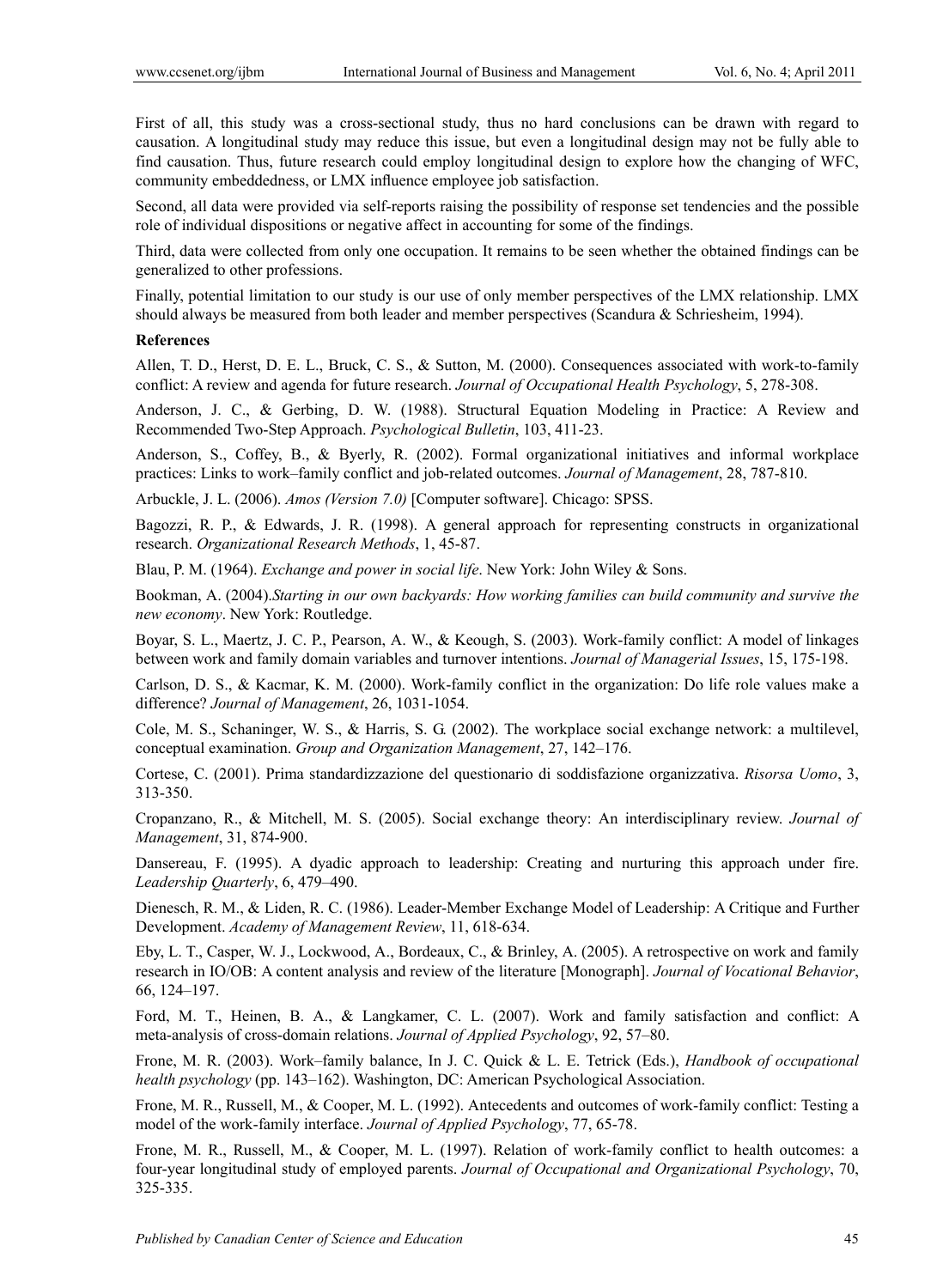Gerstner, C. R., & Day, D. V. (1997). Meta-analytic review of leader-member exchange theory: correlates and construct issues. *Journal of Applied Psychology*, 82, 827-44.

Goode, W. J. (1960). A theory of role strain. *American Sociological Review*, 25, 483-496.

Graen, G. B., & Scandura, T. A. (1987). Toward a psychology of dyadic organizing. In L.L. Cummings & B.M. Staw (Eds.), *Research in organizational behavior* (Vol. 9, pp.175-208). Greenwich, CT: JAI.

Greenhaus, J. H, & Beutell, N. (1985). Sources of conflict between work and family roles. *Academy of Management Review*, 10, 76-88.

Greenhaus, J. H., & Parasuraman, S. (1999). Research on work, family, and gender: Current status and future directions. In G. N. Powell (Ed.). *Handbook of gender and work* (pp. 391–412). Thousand Oaks, CA: Sage.

Greenhaus, J. H., & Singh, L. (2003). *Work-Family Linkages, A Sloan Work and Family Encyclopedia Entry*. Chestnut Hill, MA: Boston College.

Griffeth, R. W., Hom, P. S., & Gaertner, S. (2000). A meta-analysis of antecedents and correlates of employee turnover: Update, moderator tests, and research implications for the next millennium. *Journal of Management*, 26, 463-488.

Hall, R. J., Snell, A. F., & Singer Foust, M. (1999). Item parceling strategies in SEM: Investigating the subtle effects of unmodeled secondary constructs. *Organizational Research Methods*, 2, 233–256.

Hollander, E. P. (1980). Leadership and Social Exchange Processes, in K. J. Gergen, M. S. Greenberg, & R. H. Willis (eds) *Social Exchange: Advances in Theory and Research*, pp. 103–18. New York: Plenum Press.

Hom, P. W., Tsui, A. S., Wu, J. B., Lee, T. W., Zhang, A. Y., Fu, P. P., & Li, L. (2009). Explaining employment relationships with social exchange and job embeddedness. *Journal of Applied Psychology*, 94, 277-297.

Kahn, R. L., Wolfe, D. M., Quinn, R., Snoek, J. D., & Rosenthal, R. A. (1964). *Organizational Stress*. New York: Wiley.

Kanter, R. (1977). *Men and women of the corporation*. New York: Basic Books.

Karatepe, Osman, M. (2009). An investigation of the Joint Effects of Organizational Tenure and Supervisor Support on Work-Family Conflict and Turnover Intentions. *Journal of Hospitality and Tourism Management*, 16, 73-81.

Katz, D., & Kahn, R. L. (1978). *The social psychology of organizations,* 2nd Ed. New York, NY: John Wiley and Sons.

Kelloway, E. K., Mullen, J., & Francis, L. (2004). Divergent effects of transformational and passive leadership on employee safety. *Journal of Occupational Health Psychology*, 11, 76-86.

Kenny, D., Kashy, D., & Bolger, N. (1998). Data analysis in social psychology. In D. Gilbert, S. Fiske, & G. Lindzey (Eds.), *The handbook of social psychology* (pp. 233–265). Boston: McGraw- Hill.

Lee, T. W., Mitchell, T. R., Sablynski, C. J., Burton, J. P., & Holtom, B. C. (2004). The effects of job embeddedness on organizational citizenship, job performance, volitional absences, and voluntary turnover. *Academy of Management Journal*, 47, 711–722.

Lewin, K. (1951). *Field theory in Social Science.* New York: Harper & Row.

Locke, E. A. (1969). What is job satisfaction? Organizational behavior and human performance. In E. E. Lawler (1973). *Motivation in work organizations*. Brooks/Cole Publishing Company: Monterrey, CA.

Maertz, C. P. (2004). Five factors neglected in employee turnover models. In R. W. Griffith & P.W. Hom (Eds.) *Innovative Theory and Empirical Research in Employee Turnover*. USA: Information Age Publishing.

McNall, L. A., Nicklin, J. M., & Masuda, A. D. (2010). A meta-analytic review of the consequences associated with work-family enrichment. *Journal of Business and Psychology*, 25, 381-396.

Michel, J. S., Mitchelson, J. K., Pichler, S., & Cullen, K. L. (2010). Clarifying relationships among work and family social support, stressors, and work-family conflict. *Journal of Vocational Behavior*, 76, 91–104.

Mitchell, T. R., & Lee, T. W. (2001). The unfolding model of voluntary turnover and job embeddedness: Foundations for a comprehensive theory of attachment. In B. Staw (Ed.), *Research in organizational behavior* (Vol. 23, pp. 189–246). Oxford, United Kingdom: Elsevier Science.

Mitchell, T. R., Holtom, B. C., Lee, T. W., Sablynski, C. J., & Erez, M. (2001). Why people stay: Using job embeddedness to predict voluntary turnover. *Academy of Management Journal*, 44, 1102-1121.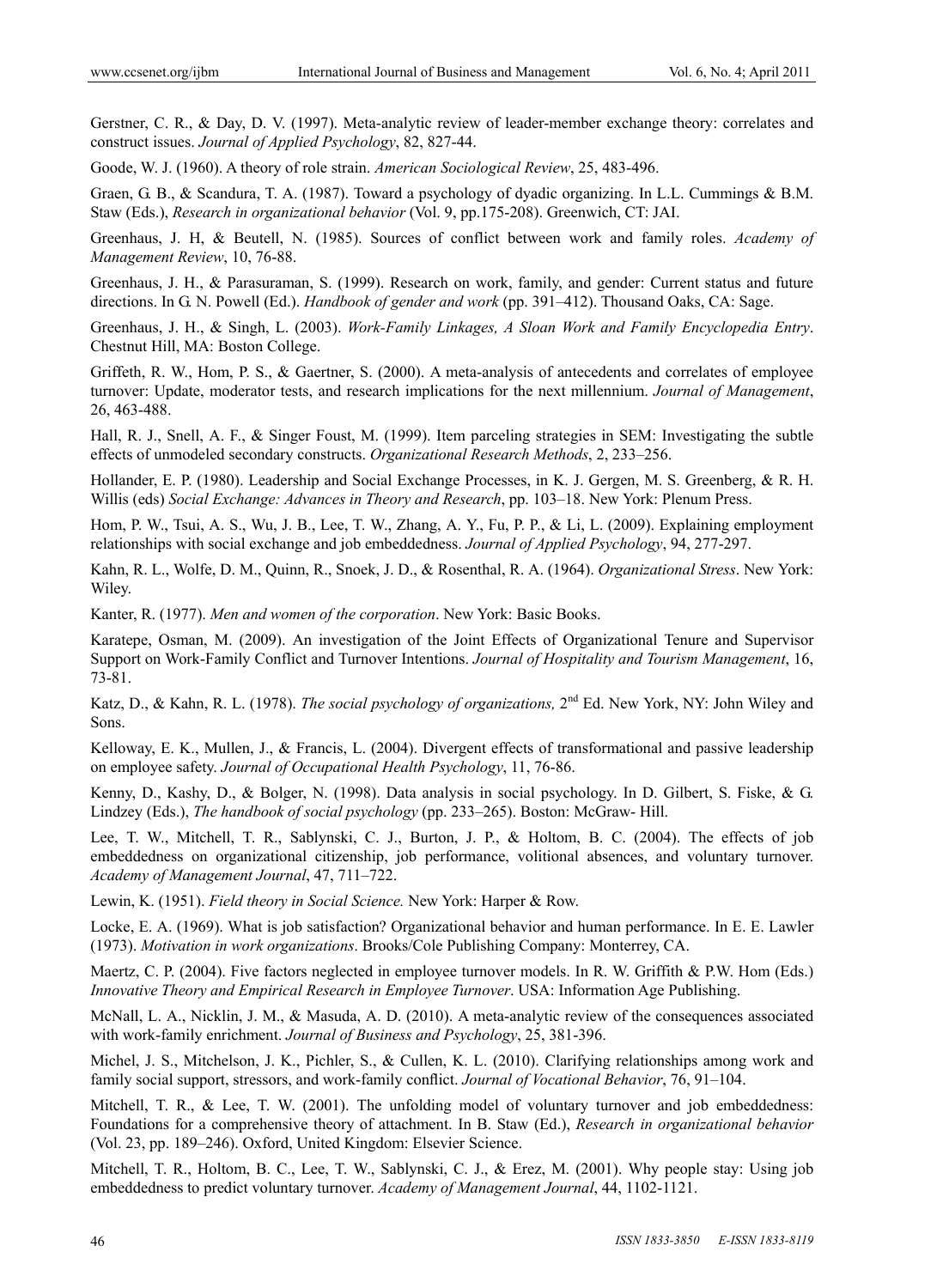Netemeyer, R. G*.*, Boles, J. S., & McMurrian, R. (1996). Development and validation of work—family conflict scales and family-work conflict scales. *Journal of Applied Psychology*, 81, 400-410.

Poelmans, S., & Beham, B. (2008). The moment of truth: Conceptualizing managerial work/life policy allowance decisions. *Journal of Occupational and Organizational Psychology*, 81, 393-410.

Portoghese, I., Battistelli, A., Saiani, L., & Galletta, M. (2009). Analysis of the effect of commitment and work-family conflict on turnover process. *Risorsa Uomo*, 15, 259-272.

Reitz, O. E., & Anderson, M. A. (2010). Job Embeddedness and nurse retention. *Nursing Administration Quarterly*, 34, 190-200.

Rode, J. C., Rehg, M. T., Near, J. P., & Underhill, J. R. (2007). The effect of work/family confl ict on intention to quit: The mediating roles of job and life satisfaction. *Applied Research in Quality of Life*, 2, 64-82.

Scandura, T. A., & Graen, G. B. (1984). Moderating effects of initial leader-member exchange status on the effects of a leadership intervention. *Journal of Applied Psychology*, 69, 428-436.

Scandura, T. A., & Schriesheim, C. A. (1994). Leader–member exchange and supervisor career mentoring as complementary constructs in leadership research. *Academy of Management Journal*, 37, 1588–1602.

Steel, R. P. (2002). Turnover theory at the empirical interface: problems of fit and function. *Academy of Management Review*, 27, 346–360.

Stroth, C. (2010). Job Embeddedness as a nurse retention strategy for rural hospitals. *Journal of Nursing Administration*, 40, 32-35.

Thomas, L. T., & Ganster, D. C. (1995). Impact of family-supportive work variables on work-family conflict and strain: A control perspective. *Journal of Applied Psychology*, 80, 6-15.

Voydanoff, P. (2007). *Work, family and community: Exploring interconnections*. Mahwah, NJ: Lawrence Erlbaum.

Wayne, S. J., Shore, L. M., & Linden, R. C. (1997). Perceived organizational support and leader-member exchange: A social exchange perspective. *Academy of Management Journal*, 40, 82-112.

Wilensky, H. L. (1960). Work, careers and social integration. *International Social Science Journal*, 12, 543-560.

Wim van Breukelen, W. V., Schyns, B., & Blanc, P. L. (2006). Leader-Member Exchange Theory and Research: Accomplishments and Future Challenges. *Leadership*, 2, 295-316.

Yao, X., Lee, T. W., Mitchell, T. R., Burton, J.P., & Sablynski, C. J. (2004). Job embeddedness: Current research and future directions. In R. W. Griffeth & P. Hom (Eds.), *Innovative theory and empirical research on employee turnover* (pp. 153–187). Greenwich, CT: Information Age.

| Variable                  | Mean  | <b>SD</b> |         |         |         |      |
|---------------------------|-------|-----------|---------|---------|---------|------|
| 1. Work-Family Conflict   | 2.79  | .92       | (91)    |         |         |      |
| 2. Community Embeddedness | 3.13  | .84       | $.09*$  | (.85)   |         |      |
| 3. Leader-Member Exchange | 3.05  | .92       | $-17**$ | $17**$  | (.93)   |      |
| 4. Job Satisfaction       | 3 1 1 | .66       | $-22**$ | $.14**$ | $.62**$ | (93) |

Table 1. Descriptives Statistics, Reliabilities and Correlations

Note: N= 561. Scale reliabilities are shown in the diagonal.

\* p < .05, \*\* p < .001